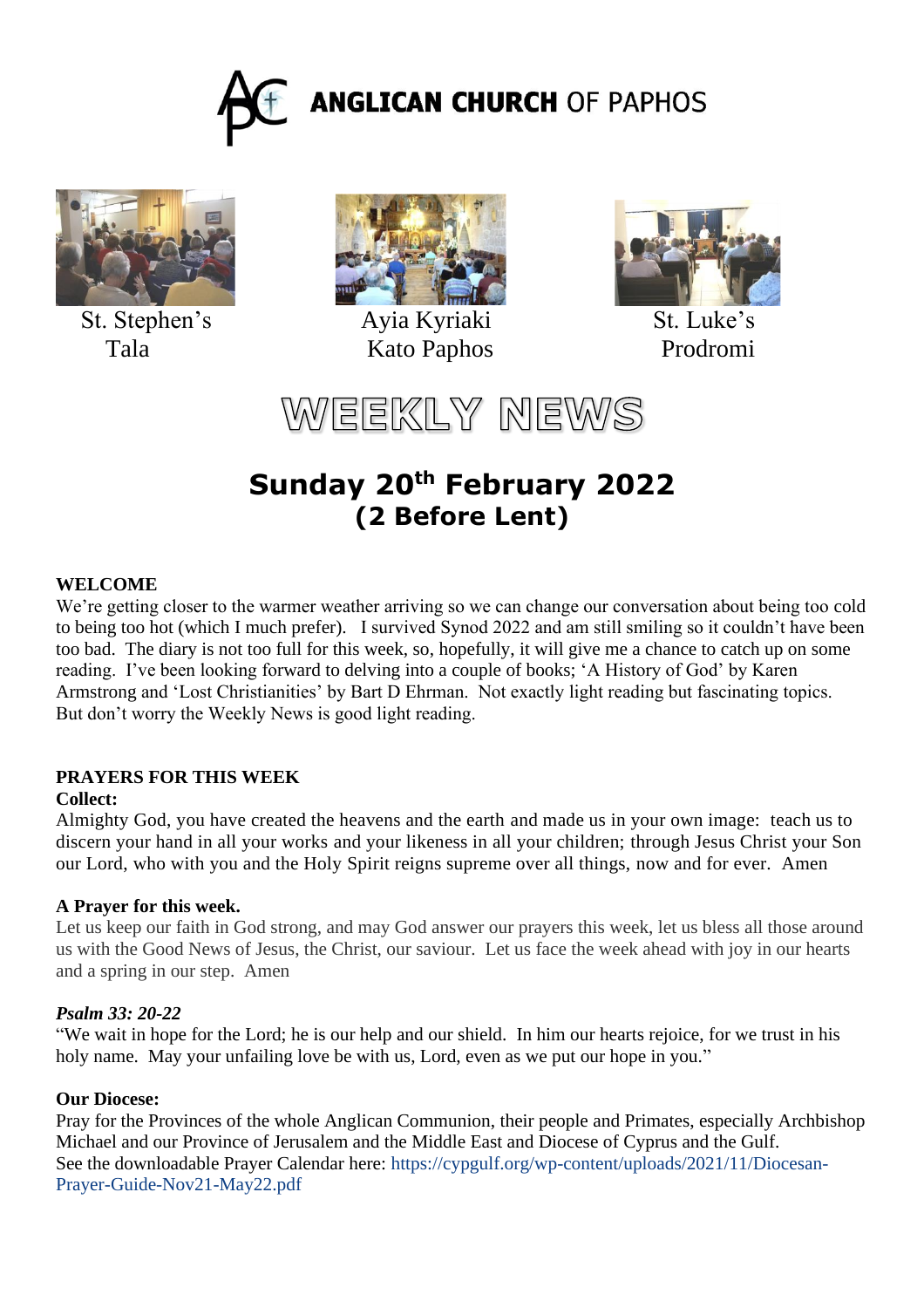#### **In our own Parish of Paphos:**

Loving and gracious God, our lives are often pushed and pulled by hundreds of decisions and activities. In this busy pace of life we realise we should pause, take a breath and think about our need to be in touch with the meaning of our faith. We ask you to send your Holy Spirit upon us to be our Helper and Guide as we go into this new week. Guide us in our pastoral care, gift us with a spirit of openness and generosity, as we walk with each other as companions on this journey, seeking ways to bring the Good News to all. Make us aware of our many opportunities and responsibilities to be the witnesses of your love, mercy, and call to new life. May we all grow in faith through prayer, the Gospel, and the Eucharist. Help us to be a people of courage, faith, and holiness. Amen

#### **GOD SLOT**

A question that I'm asked as a Priest - Where is God when it hurts and life is difficult? Jesus Himself faces this challenge on the cross when he asked, "My God, my God, why have you forsaken me?" (Matthew 27: 46) In His time of pain, it appeared as if God the Father did not care or was not there. Yet it's clear that Christ's pain on the cross later served as part of God's glorious plan to reveal the resurrected Jesus and bring salvation to many. This insight also applies to times of struggle in our own lives. In times of trouble, we tend to rely upon emotions. These emotions question whether God is really there because he doesn't appear to be at work during our struggle. Yet just as with Jesus on the cross, God is still at work even when it doesn't feel like it. In Romans 8: 28 it says "And we know that for those who love God all things work together for good, for those who are called according to his purpose." In times when God feels distant, we can continue to trust that he is there, that he loves us, and has a purpose for our lives. We can rest in his promises from his Word, knowing that his power is made perfect in weakness (2 Corinthians 12: 9-10). God Bless,

Revd Ken

#### **JOKE SPOT**:

Little Johnny was in the Religious Education class where the story of Adam and Eve was being carefully explained to the children. Following the story, the children were asked to draw a picture that would illustrate the story. Little Johnny drew a picture of a car with three people in it. In the front seat was a man and in the back seat, a man and a woman. The teacher was at a loss to understand how this illustrated the lesson of Adam and Eve. Little Johnny was prompt with his explanation. "Why, this is God driving Adam and Eve out of the garden!"

Growing old is inevitable, growing up is optional  $\odot$ .

## **WHAT DO YOU CALL THEM?**

Some of you have asked what is the difference between the titles **Reverend, Father, Pastor and Chaplain**, and what should the priest be called? The following is an oversimplification: In standard Anglican use the "Reverend", or "Revd" or "Rev" is the written title for a priest, and "Father" is the spoken title; just like "The Right Reverend" is the written title and "Bishop" is the spoken title. A "Chaplain" is often a priest who provides spiritual care for individuals in a non-religious organisation (such as a hospital, hospice, school, prison, military, etc.). For Paphos this word "chaplain" was a carry-over from an earlier time when we were a Chaplaincy rather than a Parish as we are now. A "Pastor" is a leader of a religious community or congregation, whether ordained or not, and whether educated or not (most non-denomination and independent churches use this term). So, what do I prefer? While I don't mind what you call me (as long as it's not an Anglo Saxon term), I'm happy with Ken, Revd or Father, whichever you are comfortable with. (With thanks to Fr D)

#### **THANKS**

**Songs of Praise - St Stephen's 13/02/22:** Many thanks to all those who helped to make the Songs of Praise service last Sunday such a success: Paul (for playing so well); Phil (for getting the videos to work); Julia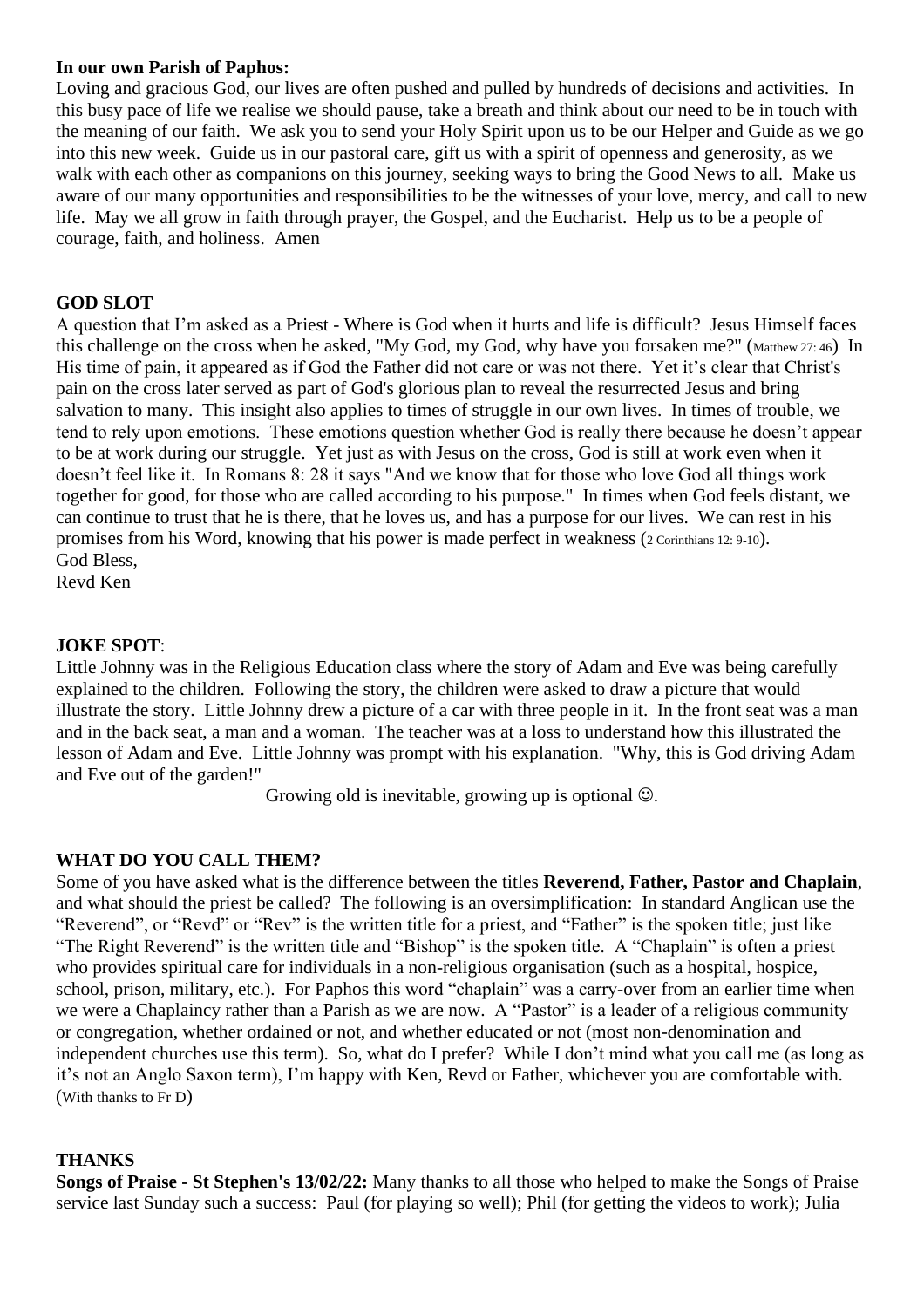(for her research on the hymns); all those who either read bible readings or poems and everyone who came and joined in singing so enthusiastically. Your support was very much appreciated. *Ann Bailey.*

## **NOTICES**

## **Care Days**

A help for cancer patients or those bereaved through cancer. Care Days was set up 7 months ago by a member of our congregation from Ayia Kyriaki, Andrew. He was diagnosed with cancer 2 years ago, together with 576 other patients in Paphos in 2020, and after immunotherapy every 3 weeks for 2 years he is now in remission, so he wanted to give something back to those less fortunate than himself. Thanks to incredible support from Viva fm Radio and The Paphos Post and the generosity of his sponsors, Care Days is able to offer to Cancer patients diagnosed with cancer in the Paphos District during the last 3 years, and those bereaved through cancer, the following wonderful pampering sessions completely FREE OF CHARGE.

- 1. Hair shampoo and treatment at Markos My Hair.
- 2. Full body or facial massage at the beauty salon by Elena at Markos My Hair.<br>3. A champagne (cava) breakfast for 2 at the beautiful Elysia Breeze restaurant.
- 3. A champagne (cava) breakfast for 2 at the beautiful Elysia Breeze restaurant.
- 4. A day pass, for a cancer patient or person bereaved through cancer at the wonderful Annabelle Hotel with €15 credit.
- 5. A 3-hour session at the Leonardo Laura Hotel Splash Park for a youngster with cancer under 18 years old, plus parent.
- 6. A half day at the peaceful Ayii Anargyri Health Spa (for cancer patients only.)

Already over 70 people have benefitted from Care Days! For more details and an application form please go to Facebook or [www.caredayscyprus.com](http://www.caredayscyprus.com/)

## **Bible Study**

Our sessions will be on 21<sup>st</sup>, 28<sup>th</sup> February and 7<sup>th</sup>, 14<sup>th</sup> March at the Atlas Coffee Shop on Mesogi Avenue starting at 10.30am. All those booked in should have received their homework, if you haven't please contact me.

## **News from UK**

I received the following email from Helen Smith. "Dear Rev'd Ken, You were asking, recently, for contributions for the WNS. We recently went to Anglesey for a week and sought out Eric Dickinson who, I believe, left for the UK around 2 years ago. He retired to Rhosneigr where his son Graham could care for him as he lives in Llangaffo, about 10 minutes away. Keith worked closely with Eric over many years and it was so good to catch up with him as they had lots to reminisce over. Eric will be 92 in September, and Keith is 85 in June. Eric was married to Edna whose resting place is in Tala new cemetery. Bruce and Carole McCandlish were very supportive of Eric in the latter years. We are still in touch with many people, with Cyprus being our



home for many happy years. We hope to visit Cyprus this year. With very best wishes Helen Smith.

## **EVENTS**

#### **Beetle Drive**

This will take place on Shrove Tuesday, 1<sup>st</sup> March, at the Stephanie Restaurant, Tala. Tickets are available from Sunday 6<sup>th</sup> February at a cost of  $\epsilon$ 17. There will be a raffle and proceeds will go to Church funds.

#### **Possible future Events**

| 15 <sup>th</sup> March | Nicosia Coach trip                           |
|------------------------|----------------------------------------------|
| $17th$ April           | <b>Traditional Easter Lunch</b>              |
| $18th$ April           | <b>Annual Sponsored Walk</b>                 |
| $23^{\text{rd}}$ April | St George's Day                              |
| Mid May                | <b>Spring Fayre</b>                          |
| 26 May                 | Ascension Day Service & picnic in the forest |
| Early June             | World Day of Prayer                          |